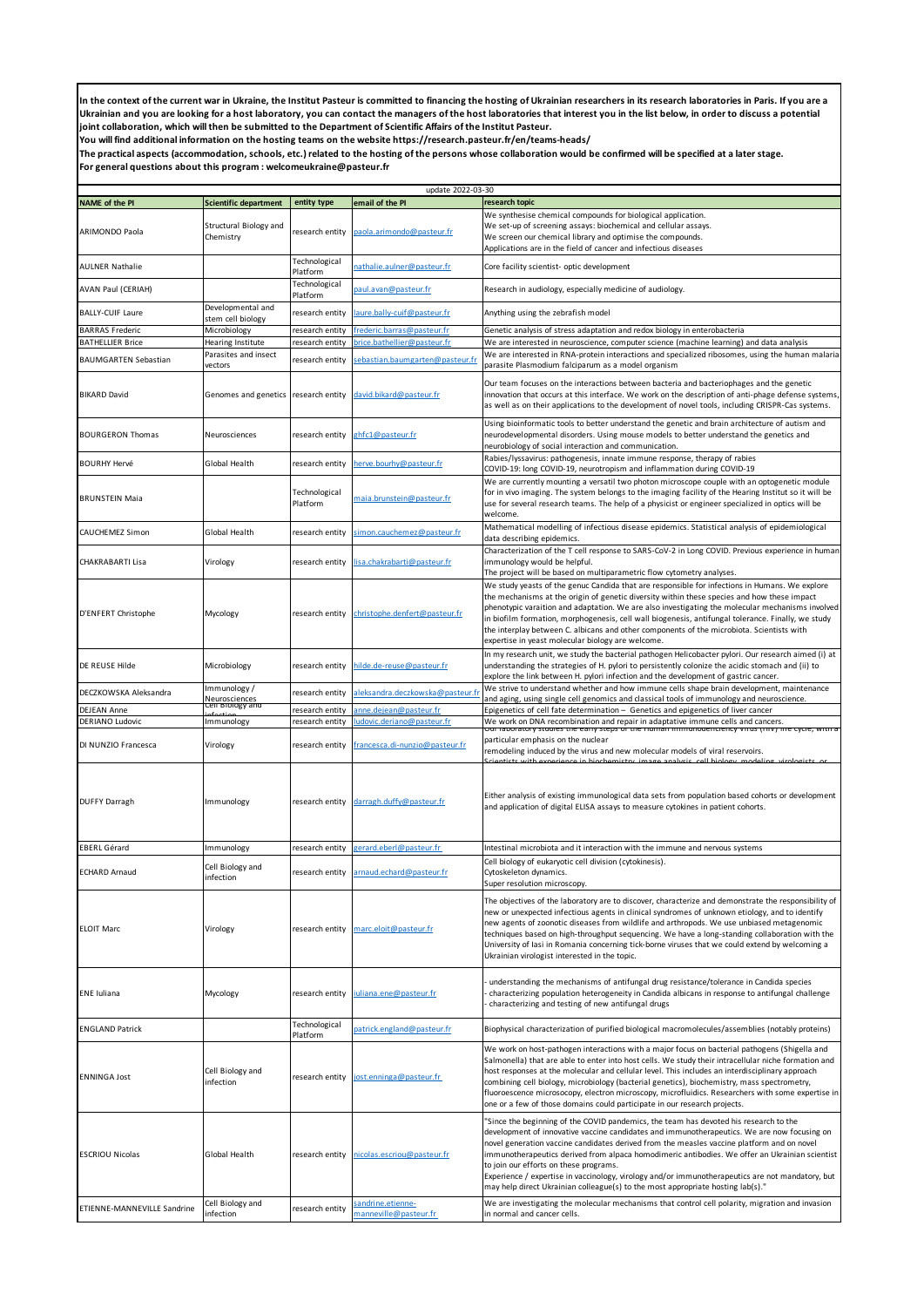| GHIGO Jean-Marc               | Microbiology                            | research entity                  | jean-marc.ghigo@pasteur.fr                | Bacterial biofilms are widespread tri-dimensional communities of surface-attached<br>microorganisms playing many positive ecological roles but also negatively impacting human<br>activities when developing on medical or industrial surfaces. Within biofilm, bacteria undergo<br>profound physiological changes leading to biofilm-specific properties such as high tolerance to<br>antibiotics causing difficult-to-eradicate chronic and nosocomial infections. The laboratory uses in<br>vitro and in vivo models combined with genetics, genomics and molecular biology approaches to<br>explore original aspects of the biofilm lifestyle in different bacteria. We in particular address three<br>intertwined questions: how do bacteria form biofilms? what properties emerge from bacterial<br>communities? How can we use these information to limit or use biofilm formation? (see also<br>https://research.pasteur.fr/en/b/1iD). |
|-------------------------------|-----------------------------------------|----------------------------------|-------------------------------------------|------------------------------------------------------------------------------------------------------------------------------------------------------------------------------------------------------------------------------------------------------------------------------------------------------------------------------------------------------------------------------------------------------------------------------------------------------------------------------------------------------------------------------------------------------------------------------------------------------------------------------------------------------------------------------------------------------------------------------------------------------------------------------------------------------------------------------------------------------------------------------------------------------------------------------------------------|
| <b>GLOVER Lucy</b>            | Parasites and insect<br>vectors         | research entity                  | ucy.glover@pasteur.fr                     | Bioinfomatic analysis of trypanosome RNA-seq, DNA-Seq and proteomic data sets                                                                                                                                                                                                                                                                                                                                                                                                                                                                                                                                                                                                                                                                                                                                                                                                                                                                  |
| <b>GOMEZ PERDIGUERO Elisa</b> | Developmental and<br>stem cell biology  | research entity                  | elisa.gomez-<br>erdiguero@pasteur.fr      | The laboratory works on innate immune cells with special emphasis on macrophages. We study<br>the development of the immune system during fetal life but also how macrophages contribute to<br>tissue repair and aging. We work almost exclusively with mouse models where we employ multi-<br>parameter flow cytometry, immunofluorescence on sections and wholemount samples, ex vivo<br>functional assays and more recently single cell RNA sequencing.                                                                                                                                                                                                                                                                                                                                                                                                                                                                                     |
| <b>GOMPERTS BONECA Ivo</b>    | Microbiology                            | research entity                  | ivo.gomperts-boneca@pasteur.fr            | We are focused in studying the bacterial cell wall and envelop biogenesis. We do strucutural<br>biology, biochemitry and bacterial physiology of protein and corresponding genes involved in this<br>process. We use the gained information to develop potential new therapeutic strategies. We also<br>study the role of cell envelop components in the dialog between bacteria and the mammalian host<br>innate immune system both during homeostasis and during disease (infectious ou non-<br>transmitable dieases).<br>Scientists with a focus on microbial physiology and biochemistry or on host-microbe interactions.                                                                                                                                                                                                                                                                                                                  |
| <b>GREGOR Thomas</b>          | Developmental and<br>stem cell biology  | research entity                  | thomas.gregor@pasteur.fr                  | A possible assignment for the individual would be the generation of mammalian stem cell lines. To<br>do this, he/she will work with an engineer in the unit to generate transgenic vectors with<br>molecular biology methods (cloning) and then insert them into the mammalian genome of mouse<br>stem cells.                                                                                                                                                                                                                                                                                                                                                                                                                                                                                                                                                                                                                                  |
| <b>GRIBALDO Simonetta</b>     | Microbiology                            | research entity                  | simo@pasteur.fr                           | Our team uses computational approaches (phylogenomics, comparative genomics, metagenomics,<br>datamining) to study the diversity and evolution of Archaea and Bacteria, and resolve major<br>evolutionary transitions across the Tree of Life. We welcome all candidates with this expertise                                                                                                                                                                                                                                                                                                                                                                                                                                                                                                                                                                                                                                                   |
| HAMON Mélanie                 | Cell Biology and<br>infection           | research entity                  | melanie.hamon@pasteur.fr                  | We work on bacteria host interactions, specifically looking at chromatin modifications induced by<br>bacteria upon infection. Our projects range from microbiology, to cell biology, to chromatin biology.                                                                                                                                                                                                                                                                                                                                                                                                                                                                                                                                                                                                                                                                                                                                     |
| JACQUIER Alain                | Genomes and genetics                    | research entity                  | alain.jacquier@pasteur.fr                 | We work on mRNA degradation and quality control of gene expression (NMD in particular) and the<br>links between translation and RNA degradation in budding yeast.                                                                                                                                                                                                                                                                                                                                                                                                                                                                                                                                                                                                                                                                                                                                                                              |
| KOSZUL Romain                 | Genomes and genetics                    | research entity                  | romain.koszul@pasteur.fr                  | We investigate the metabolism of chromosomes in bacteria and yeast, with a focus on their 3D<br>organization. We also apply new experimental and computationnal metagenomics tools to<br>investigate complex microbial communities.                                                                                                                                                                                                                                                                                                                                                                                                                                                                                                                                                                                                                                                                                                            |
| <b>KRUPOVIC Mart</b>          | Microbiology                            | research entity                  | mart.krupovic@pasteur.fr                  | In my laboratory, we study the diversity of archaeal viruses and molecular mechanisms of virus-<br>host interactions in Archaea. We are also interested in more general aspects of virus origins and<br>evolution across all three domains of life.                                                                                                                                                                                                                                                                                                                                                                                                                                                                                                                                                                                                                                                                                            |
| LAMBRECHTS Louis              | Virology                                | research entity                  | ouis.lambrechts@pasteur.fr                | Mosquitoes and mosquito-borne viruses                                                                                                                                                                                                                                                                                                                                                                                                                                                                                                                                                                                                                                                                                                                                                                                                                                                                                                          |
| <b>LECUIT Marc</b>            | Cell Biology and<br>infection           | research entity                  | marc.lecuit@pasteur.fr                    | Our laboratory aims at understanding how and why certain microbes are pathogenic. We work on<br>the model pathogen Listeria monocytogenes, as well as other microbes including emerging viruses.<br>We are interested in the basic biology underlying host-pathogen interactions, as well as their<br>biomedical implications.<br>Lab website https://research.pasteur.fr/en/team/biology-of-infection/                                                                                                                                                                                                                                                                                                                                                                                                                                                                                                                                        |
| <b>MALLET Adeline</b>         |                                         | Technological<br>Platform        | adeline.mallet@pasteur.fr                 | The Ultrastructural Biolmaging core facility provides state-of-the-art electron microscopy imaging<br>approaches to users from the campus and outside. We developp electron microscopy approaches<br>to study host cell interactions on cryo conditions, 3D or correlative microscopy.                                                                                                                                                                                                                                                                                                                                                                                                                                                                                                                                                                                                                                                         |
| MASKOS Uwe                    | Neurosciences                           | research entity                  | uwe.maskos@pasteur.fr                     | (S)he can participate in many of the ongoing projects. This could be iPSC cultures, work with<br>antibodies, analysis of brain slices. Or molecular biology, DNA constructs, Westerns to validate<br>antibodies.                                                                                                                                                                                                                                                                                                                                                                                                                                                                                                                                                                                                                                                                                                                               |
| MASSON Jean-Baptiste          | Computational biology                   | research entity<br>Technological | ean-baptiste.masson@pasteur.fr            | theory applied at the interface of physics, biology and statistics (no wet lab)                                                                                                                                                                                                                                                                                                                                                                                                                                                                                                                                                                                                                                                                                                                                                                                                                                                                |
| MATONDO Mariette              |                                         | Platform                         | mariette.matondo@pasteur.fr               | MS-based proteomics                                                                                                                                                                                                                                                                                                                                                                                                                                                                                                                                                                                                                                                                                                                                                                                                                                                                                                                            |
| MEILHAC Sigolène              | Developmental and<br>stem cell biology  | research entity                  | sigolene.meilhac@pasteur.fr               | The lab is working on mouse embryo development, with a focus on the morphogenesis of the<br>heart. We combine 3D quantitative image analyses and transcriptomic approaches to analyse<br>mutant phenotypes. Our work is relevant to congenital heart defects and heterotaxy.                                                                                                                                                                                                                                                                                                                                                                                                                                                                                                                                                                                                                                                                   |
| MICHALSKI Nicolas             | Hearing Institute                       | research entity<br>Technological | nicolas.michalski@pasteur.fr              | We work in the field of auditory neurosciences at the peripheral and central levels. The auditory<br>system is a subject that requires multidisciplinary expertise so we have worked in the past with<br>biologists, neuroscientists, physicists, medical doctors, vets, and engineers.<br>The Biomics Core Facility is the C2RT structure at Institut Pasteur for Next Generation Sequencing                                                                                                                                                                                                                                                                                                                                                                                                                                                                                                                                                  |
| MONOT Marc                    |                                         | Platform                         | marc.monot@pasteur.fr                     | and includes both short and long-read technologies. Our mission is to facilitate scientific discovery                                                                                                                                                                                                                                                                                                                                                                                                                                                                                                                                                                                                                                                                                                                                                                                                                                          |
| <b>MONTAGUTELLI Xavier</b>    | Genomes and genetics research entity    |                                  | cavier.montagutelli@pasteur.fr            | Perform in-depth phenotyping of a several mouse strains which could be valuable models of Long<br>Covid.<br>Preference for a scientist with DVM (or MD) background. The project will include clinical and<br>histological evaluation of mice and a background in pathophysiology.                                                                                                                                                                                                                                                                                                                                                                                                                                                                                                                                                                                                                                                              |
| NAFFAKH Nadia                 | Virology                                | research entity                  | nadia.naffakh@pasteur.fr                  | We are working on influenza virus-host cell interactions, with a focus on the mechanisms involved<br>in viral RNA synthesis and trafficking.<br>We are also developing antiviral approaches based on the disruption of protein-protein<br>interactions that are essential for influenza virus replication.                                                                                                                                                                                                                                                                                                                                                                                                                                                                                                                                                                                                                                     |
| NILGES Michael                | Structural Biology and Cresearch entity |                                  | michael.nilges@pasteur.fr                 | (1) computational chemistry, small molecule screening, 3D protein structural analysis, artificial<br>intelligence<br>(2) Biochemistry, NMR based structural biology (proteins)                                                                                                                                                                                                                                                                                                                                                                                                                                                                                                                                                                                                                                                                                                                                                                 |
| OLIVO-MARIN Jean-Christophe   | Cell Biology and<br>infection           | research entity                  | ean-christophe.olivo-<br>marin@pasteur.fr | I'd be happy to host a junior or senior scientist with a profile in applied maths, statistics, signal<br>processing, or computer vision background.                                                                                                                                                                                                                                                                                                                                                                                                                                                                                                                                                                                                                                                                                                                                                                                            |
| PETIT Christine               | Hearing Institute                       | research entity                  | christine.petit@pasteur.fr                | Molecular and cellular biology, computer science, basic and medical neuroscience, gene therapy                                                                                                                                                                                                                                                                                                                                                                                                                                                                                                                                                                                                                                                                                                                                                                                                                                                 |
| <b>QUINTANA-MURCI Lluis</b>   | Genomes and genetics research entity    |                                  | lluis.quintana-murci@pasteur.fr           | Our current projects aim to to increase our understanding of (i) the genetic architecture of human<br>populations, migrations patterns and admixture events; (ii) the occurrence of positive selection in<br>the human genome; (iii) the genetic and epigenetic determinants of immunity-related traits, and<br>(iv) the relationship between genetic diversity, epigenetic patterns and changes in lifestyle and<br>habitat of human populations.                                                                                                                                                                                                                                                                                                                                                                                                                                                                                             |
| <b>QUINTIN Jessica</b>        | Mycology                                | research entity                  | jessica.quintin@pasteur.fr                | Study of the cellular innate host responses (neutrophils, monocytes, macrophages, dendritic cells)<br>towards infections. We mainly study responses to human fungal pathogens. Model host are<br>human primary cells and mouse in vivo models.                                                                                                                                                                                                                                                                                                                                                                                                                                                                                                                                                                                                                                                                                                 |
| RASCOVAN Nico                 | Computational biology                   | research entity                  | nicolas.rascovan@pasteur.fr               | Our unit integrates microbial genomics, phylogenomics and ancient DNA to study how human-<br>associated microbes and human pathogens have emerged, evolved and spread in human<br>populations. We also analyze ancient human genomes and use population genetics approaches to<br>study how ancient human populations have spread and interacted with each other over time in the<br>Americas. Our lab is 100% dry-lab and we currently have a permanent position available for a<br>research engineer in bioinformatics.                                                                                                                                                                                                                                                                                                                                                                                                                      |
| <b>REY Felix</b>              | Virology                                | research entity                  | felix.rey@pasteur.fr                      | Virology/ biochemistry / structural biology                                                                                                                                                                                                                                                                                                                                                                                                                                                                                                                                                                                                                                                                                                                                                                                                                                                                                                    |